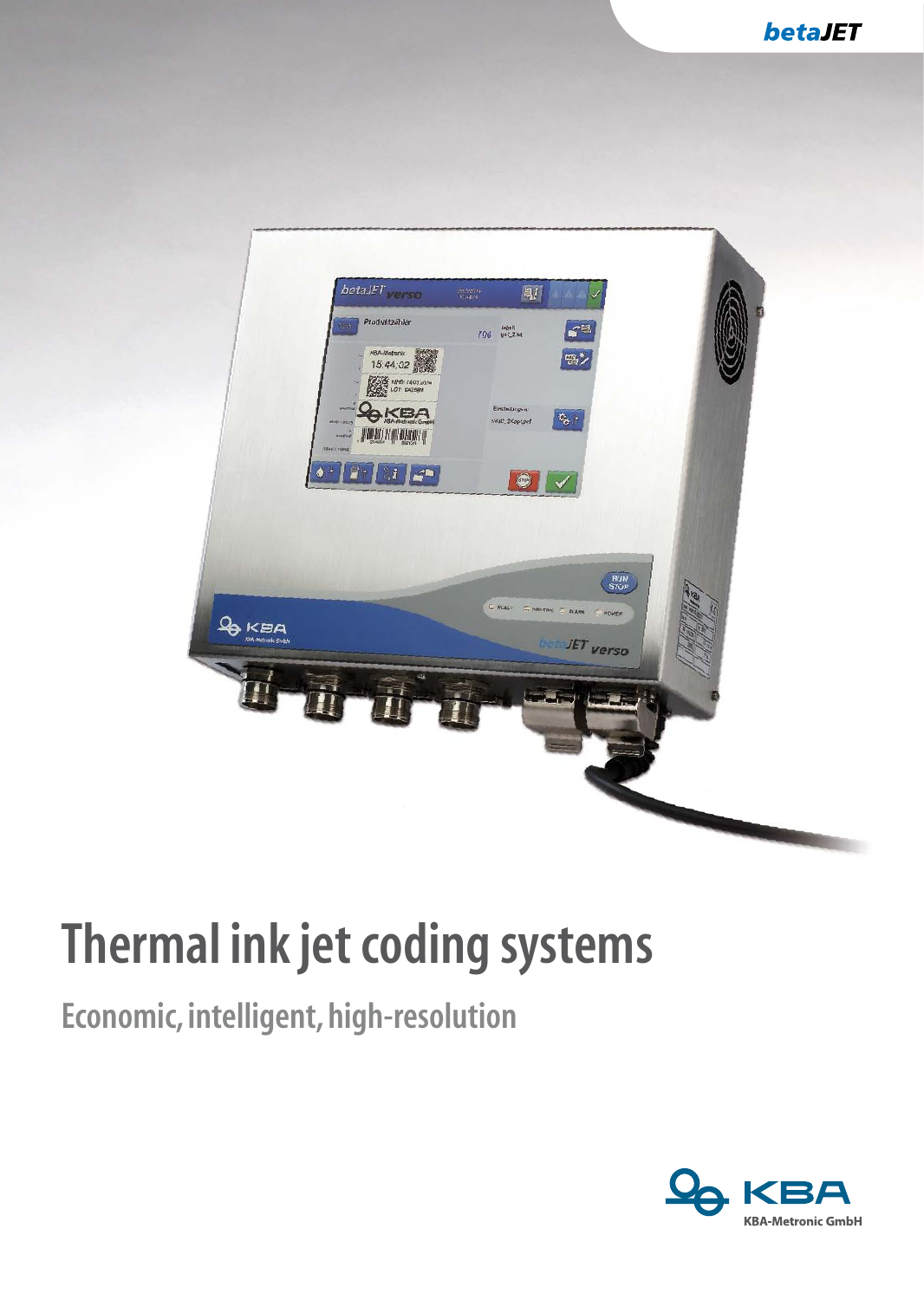## *CONSUMERT goods* **cosmetics BARCODE CHEMISTRY Mailings Flyer PHARMACEUTICAL Paper**  *primary and secondary packaging* **FOOD mechanical engineering DataMatrix TIMBER** *cardboard* **packaging QR-CODE** addressing **FOLDING BOXES CONTRACT PACKAGING** *promotional codes*

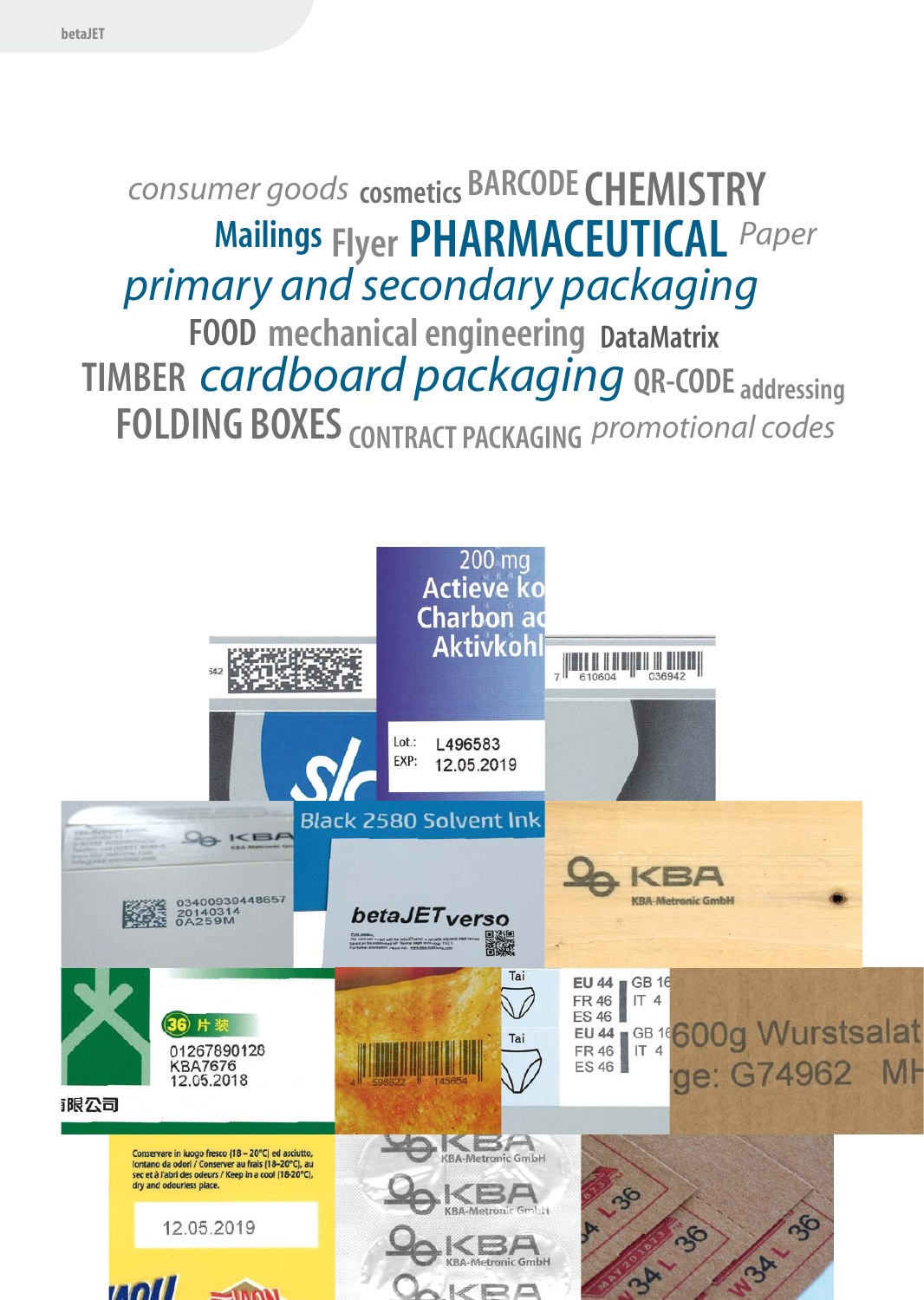



### **Thermal ink jet coding systems from KBA-Metronic:**

#### **Economic, intelligent, high-resolution**

#### **betaJET technology**

The betaJET verso is based on the proven thermal ink jet technology, combined with an innovative software concept.

It is freely programmable and has a large number of inks for various applications. The convenient operation via the intuitive touchscreen display and the precise print image in high resolution make the betaJET verso a reliable and robust partner for industrial coding and marking applications.

#### **Application fields**

Typical applications for the betaJET are, for example, the labeling of primary and secondary packaging, folding boxes, addressing for mailings, promotional codes and flyers. Also the betaJET is the right choice for the pharmaceutical industry for printing barcodes, data matrix codes, PPN codes to protect drugs against counterfeiting.

The system is designed for simple as well as complex or very special applications.

In collaboration with you we will find the ideal solution and create your individual system, tailored to your needs.

#### **No compromises**

Key features of KBA-Metronic thermal ink jet systems are:

- compact and robust stainless steel housing
- print resolution: up to 600 x 600 dpi
- optimized print quality even with high speeds
- freely configurable up to 4 print heads (Pens), i.e. print high up to 2'' (50.8 mm)
- large 8.4" display with comfor- table configuration wizard
- print preview
- integrated label editor with a large variety of codes, logos and functions
- ink saver comes standard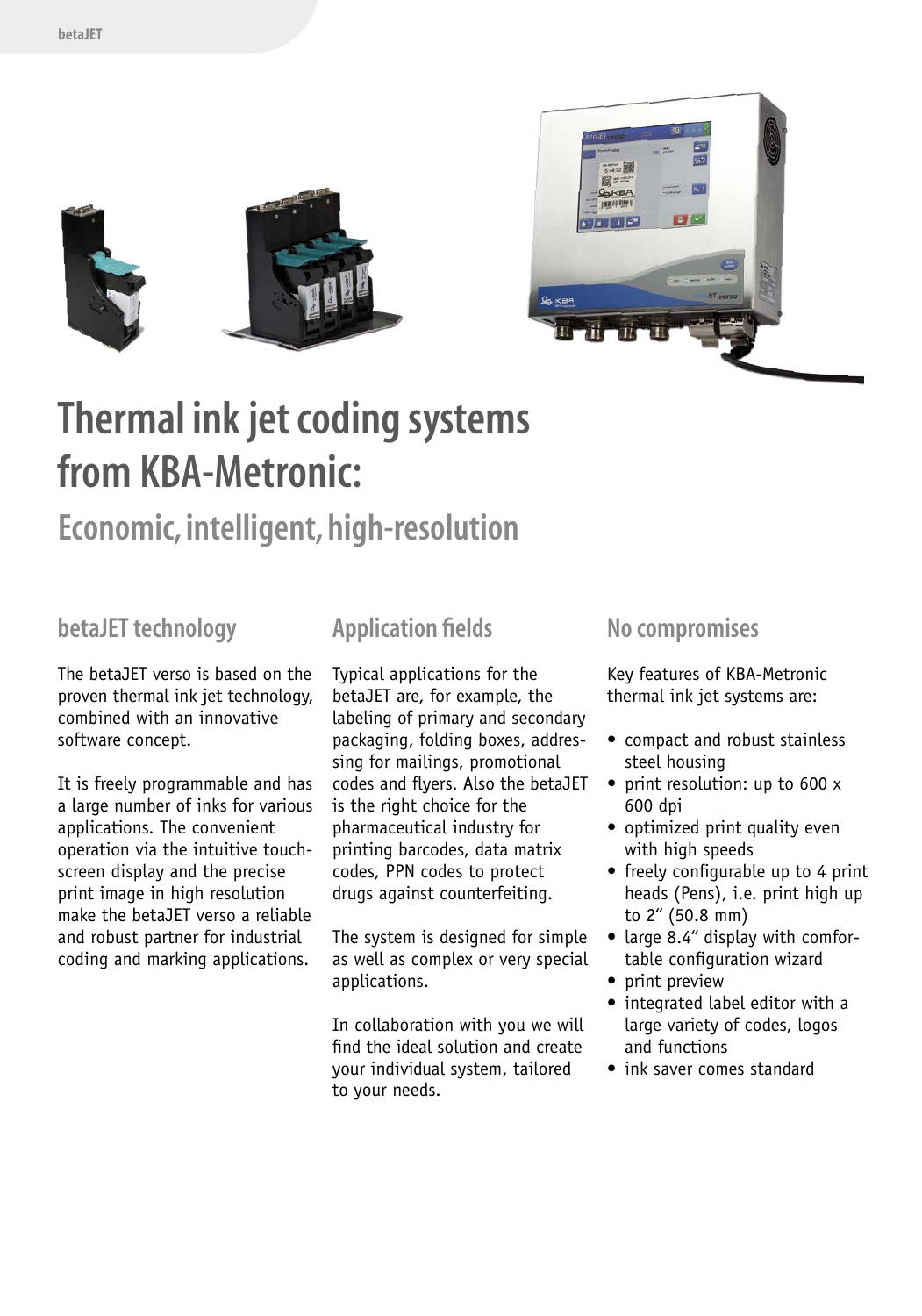### **Reliable & high resolution**

Our thermal ink jet printers were developed in collaboration with our customers and provide maximum dependability for your smooth production process.

Variable data, codes, logos and texts result in brilliant prints. The clean and reliable cartridge technology and the maintenance-free concept offer many other advantages.



## **Precise & ECONOMICAL**

The combination of the latest software and hardware ensures optimal implementation of your requirements. The printer has a thoughtful software design, highest print quality and the latest in ink-saving technology. Our "Made in Germany" systems quarantee you a safe and accurate identification of your products.



### **COMPACT & Intelligent**

It is very easy to integrate our systems into your production lines and networks. A compact design and a wide range of interfaces make the thermal ink jet system compatible for easy integration.

Whether camera interface, database access or other requirements, the betaJET is a sound investment in the future.

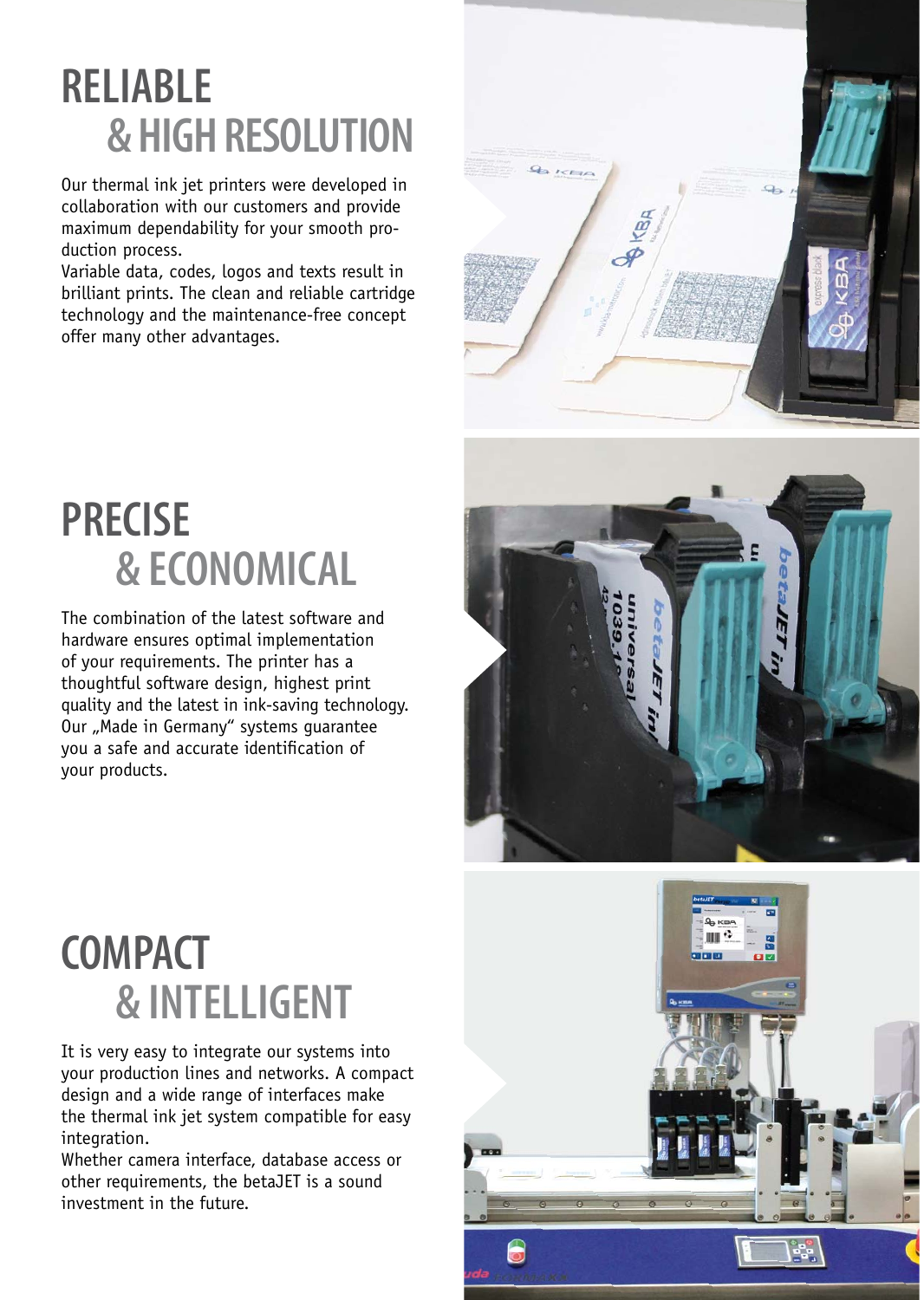



### **constant & FLEXIBLE**

Depending on the particular application, the proper inks impress with high contrast and adhesion – even with challenging materials. The change of the ink cartridges is made in seconds!

Whether small or large print images, flexibility is the solution. Depending on the application up to four individual print heads can be used with betaJET.

#### **INTUITIVE & PROVEN**

Save valuable work time with our Windowsbased print applications. Use the editor to create even complex labels easily. The colour TFT touch display allows easy operation and yields great results.

#### **AVAILABLE & INDIVIDUAL**

Leading companies in all industries have placed their trust in us for over 40 years. Take advantage of our expertise and customer support. We offer superb on-site service, support with special applications and a wide portfolio of attractive service- and financing models, all with your satisfaction in mind.